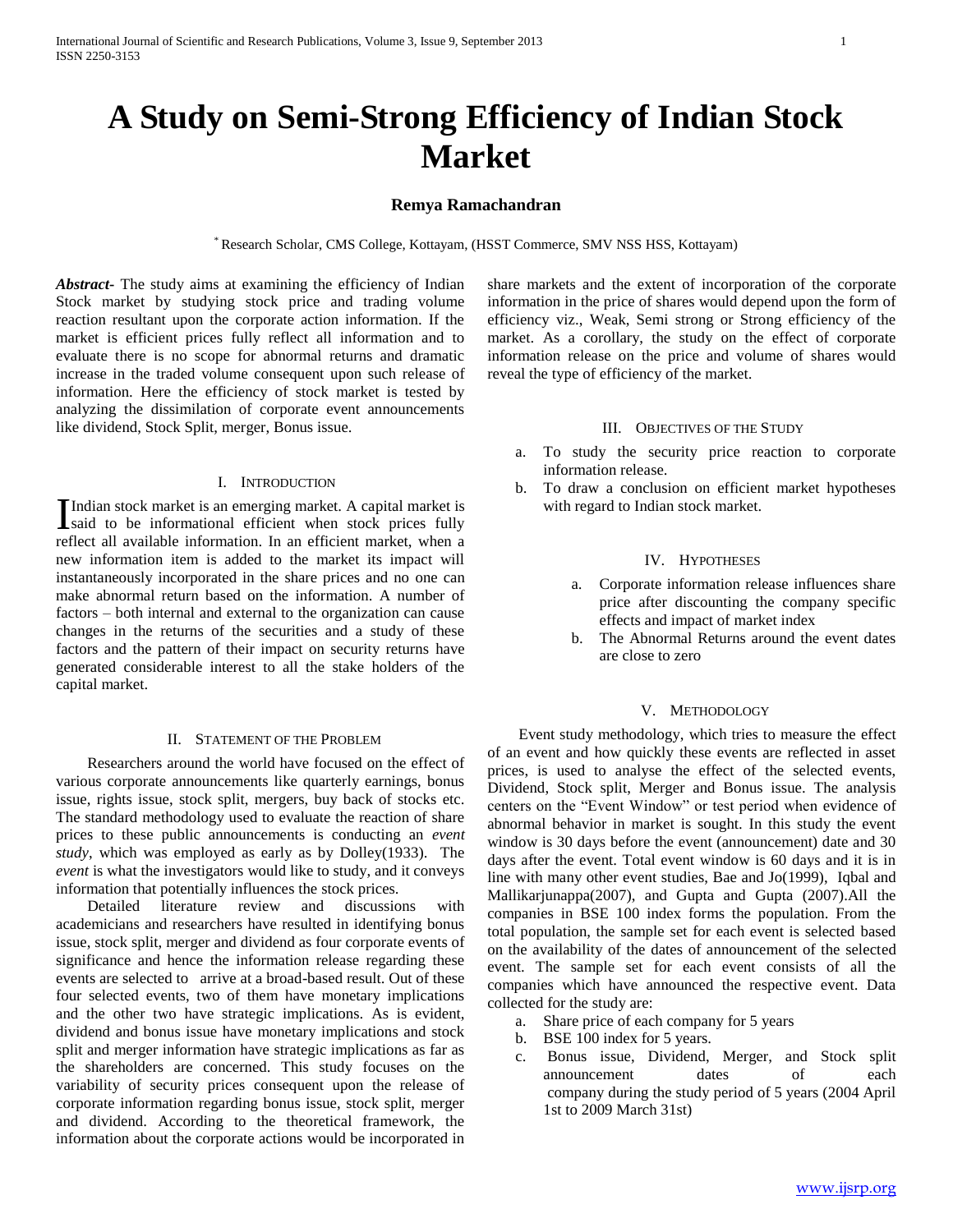The analysis for each event is conducted separately. The abnormal return in price of all the sample companies for each event were calculated for each day before and after the day of announcement. The abnormal return of each day is averaged out across the entire set of companies in the data set, in order to eliminate the company specific impact on information release such as the track record, size, type of the firm etc.

 Abnormal returns are analyzed over a sample time frame from thirty days prior to the announcement of bonus issue to thirty days post announcement. Abnormal Return of security i during period t

$$
ARit = Rit - ERit \tag{1}
$$

 Rit is the actual return of security i during period t. The daily returns for each sample company have been computed for the event window period and the equation for the same is

$$
Rit = (Pit - Pit-1) / Pit-1
$$
 (2)

 Where, Pit and Pit-1 are respective daily prices of company i at time t and t-1. Expected return (ERit) is the return expected on security i during period t and is calculated using the simplified model of regression for estimating returns on each security by taking the actual returns on the market model and BSE 100 index is used as a proxy for the market portfolio. The market model, which is used for evaluating the expected return, is mathematically expressed as: ERit =  $\alpha i + \beta i$  Rmt+eit (3)

 Rmt is the market's rate of return at time t (BSE 100). αi is the average rate of return the stock would realize in a period with a zero market return. This is the estimate of the intercept of a straight line or alpha coefficient of ith security. βi measures the stock sensitivity to the market return which is the slope of a straight line or Beta coefficient of ith security. ei is known as residual which is the stock's return over and above what one would predict presumably due to the event in question. Hence the above equation provides a decomposition of expected return into market and firm specific factors. There is an assumption inherent in the market model that eit is unrelated to the overall market and has an expected value of zero. The estimates of the constant and coefficient obtained from the regression are then used to generate a time series of return predictions and, ultimately, a time series of excess returns, which are then divided by the prediction to compute the standardized excess return. The abnormal returns are computed using the following model:

$$
ARit = Rit-ERit \tag{4}
$$

Rit = Actual Returns of the ith security during time t.  $\beta$  and α of the companies having the announcement were calculated for each event window, by solving the regression equation,  $ERit = \alpha i + \beta i Rmt$  (5)

 As indicated in the frame work of analysis, the abnormal returns of individual securities are averaged for each day before and after the event day in the event window and the Average Abnormal Return (AAR) are obtained

$$
AARit = \frac{\sum_{t=1}^{N} ARit}{N}
$$
\n(6)

 Statistical tools of t- test, z test, and non parametric U test were conducted to study the significance of the results. Even though parametric tests are very much useful tests, there are restrictive assumptions about the population from which the sample is drawn. One of the main assumptions is that the population is normally distributed population. The population may not always be normal, especially in this study, where market behavior is considered, which is an abnormal process and hence cannot confirm 100 percentagenormality. The most popular approach to addressing non-normality of the data can be provided by nonparametric tests.

#### VI. ANALYSIS

 The mean of average abnormal return of before the announcement of the dividend is 0.1083 which reduces to - 0.1076 after the announcement. To find whether this difference in abnormal return is significant or not, t-test and u test were conducted. The test results indicate that the difference in price before and after the dividend announcement is not significant at 5 percent level of significance. The average abnormal return of before the announcement of the merger is 0.891 and after the announcement which reduces to -0.0896 after the announcement. Here also the application of statistical tests t and u indicates that the difference in price before and after the merger announcement is not significant at 5 percent level of significance. Thus it is concluded that merger information has no significant impact on price of shares and investor cannot earn abnormal return by trading after the release of merger information. The mean value of AAR for 30 days before the split announcement is 0.0148 and that for 30 days after the announcement is -0.0145. t test and U test revels that this the difference in abnormal returns are insignificant. So it is clear that the split information also will not influence share price of the companies in a significant manner. The average abnormal return of 30 days before the announcement of the bonus issue is 0.1340 which reduces to - 0.1323 after the announcement. The statistical test results indicates that the difference in price before and after the bonus announcement is not significant, thus confirm that investor cannot earn abnormal return after bonus information. So it is evident that bonus information has no significant impact on price of shares.

#### VII. CONCLUSION

 Hence it can be concluded that the bonus information release will not influence the stock price.The analysis reveal that the information release of dividend, bonus issue, stock split and merger do not influence the security returns in any significant manner. From the study of four important corporate information